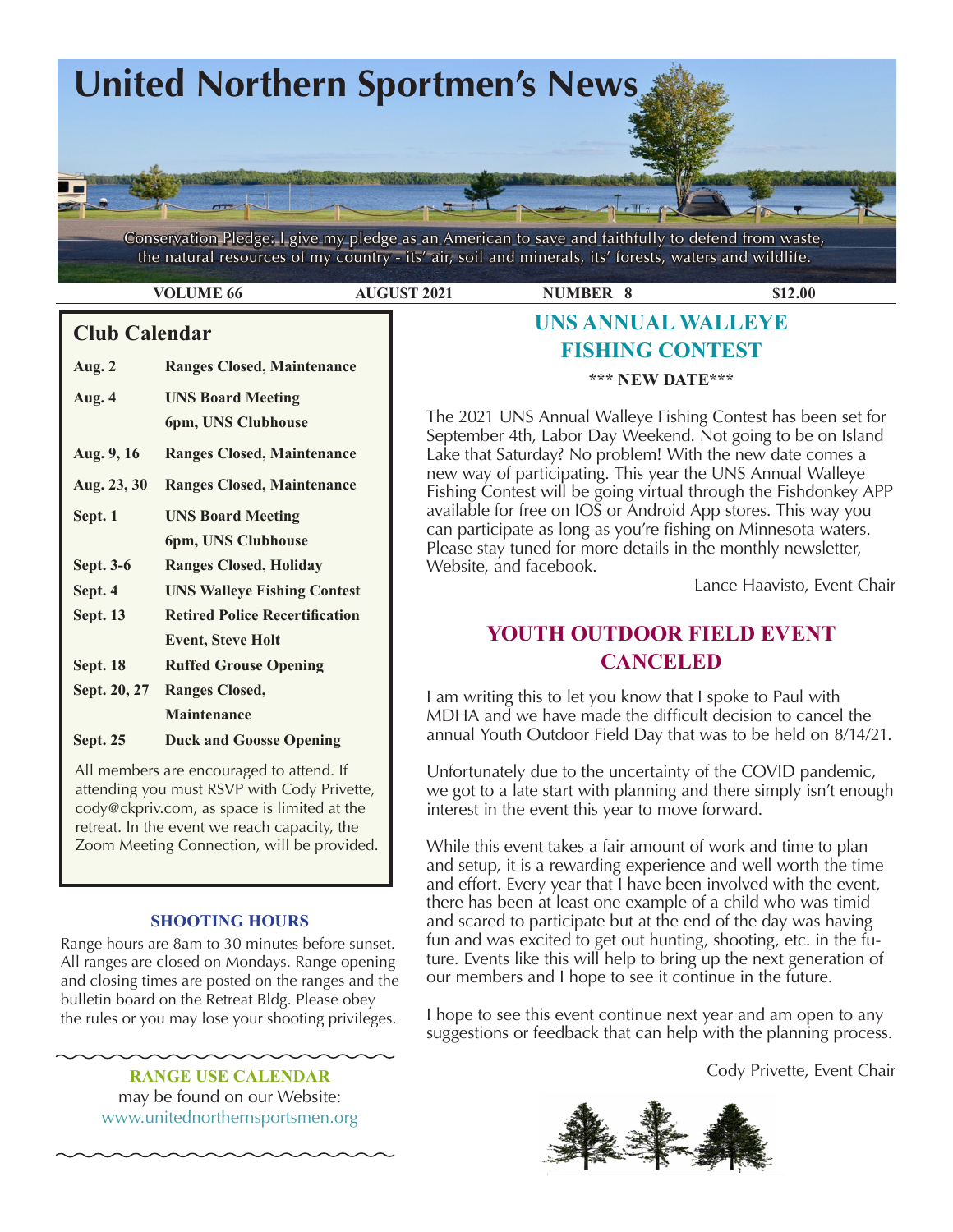#### **UNS BOARD OF DIRECTORS MEETING MINUTES JULY 7, 2021**

**Call to order:** by President Tom Wasbotten at 6:01 pm., Conservation Pledge.

**Roll call of elected officers:** Tina Sund, Tom Wasbotten, John Bathke, Lance Haavisto, Jeff Jarvela, Lance Parthe, Vickie Jensen, Duane Lasley, Judy Foy, Mike Foy and Cody Privette.

**Members Present:** Sue Bathke, Eric Hansen, Ron Cretens.

**Excused Officers:** Gene Shaw.

**Presentations:** Cindy Craig gave a overview of the desire to plant a memorial tree for Dan Smestad and other past BOD members. Motion made to establish a memorial tree program. Discussion followed (M/S/C). Mark Castleman gave an overview of concerns about the new campground rules over the Fourth of July weekend.

**Correspondence:** Thank you from Two Harbors Trap Team, Red Cross AED notice, Gnesen Newsletter, Second Harvest Food Bank request.

**Agenda additions:** Motion to approve the agenda (M/S/C).

**Reading of Minutes:** Motion to approve the June BOD minutes (M/S/C).

**Treasurer's Report: Tina Sund as of 6/30/21:** Motion made to approve the report and pay bills (M/S/C).

**Membership Secretary's Report: Tina Sund as of 6/30/21:** Current membership is 1825 with 15 individual memberships & 117 family memberships. 91 - 2nd notices were mailed.

**Committee Reports:**

**Webmaster – Eric Hansen:** Updated range reservations and events.

**Newsletter – Sue Bathke:** Deadliine for the newsletter is 7/15. The newsletter for July will go out on Friday.

**Facilities Committee – Tom Wasbotten:** Tom gave an overview of a call from Dave M at MN Power regarding a homeless camper. Discussion also followed about an ADA portapotty. Motion made to approve the ADA portapotty (M/S/C). **Lance Parthe:** Lance gave overview of the website development. We had a trap thrower stolen and one thrower has a

broken spring. An RV had a brake fail and damage the launch dock. Still have issues with the cameras. Need to fix under ground water supply. Lance Haavisto mowed the trap range. An overview was given of an issue on the rifle range.

**Incident Reports – Tom Wasbotten:** We have a number of incidents that took place over the Fourth of July weekend, will be moved to the end of the meeting.

**Range and Grounds Calendar – Bob Kuettel & Lance Parthe:** Steve Holt reserved 9/13 for recertifying retired police officers. Motion made to approve the request (M/S/C). St. Louis County Rescue Squad wants to use the boat launch 7/10 to train for water rescues. Motion made to approve (M/S/C).

Grants Committee - Gene Shaw: Gene not present.

**Volunteer Awards Committee – Tina Sund:** Nothing new to share.

**Finance Committee – John Bathke:** Committee didn't meet. Nothing to share.

#### **OLD BUSINESS:**

**Randy & Peggy Baumgartner – Tom Wasbotten:** Discussion followed about the volunteer award for Randy & Peggy Baumgartner. Committee will review the volunteer awards.

**Adopt a Highway Program Follow Up – Gene Shaw & John Bathke:** Gene had made several attempts to get ahold of him, John will follow up again.

**UNS Fishing Contest/Fish Donkey – Lance Haavisto:** Nothing new to share.

**UNS Youth Outdoor Field Day Event August 14th – Cody Privette:** Cody gave an overview of the progress of planning for the Youth Outdoor Field Day Event.

**Campsite Electrical Update – Lance Parthe & Cody Privette:** Discussion followed about adding camper electric pedestals to 10 sites near the garage. Motion made to move forward with the electrical project and use Hunt Electric (M/S/C).

#### **NEW BUSINESS:**

**Fourth of July Weekend Campground Report – Tom Wabotten:** Tom thanked the board members who helped out on the Fourth of July weekend. Discussion followed about vehicles parking on the highway.

**Campground Committee Update – Tom Wasbotten:** Committee will meet quarterly.

**President's Authorization Regarding Board Letters – Tom Wasbotten:** Overview was given on the need to get infraction letters sent out without discussing at BOD meetings. Motion made to approve sending a letter for "minor" infractions with president authorizations and "major" infractions need to be discussed via email or BOD meeting (M/S/C).

**Serious Incident Report – Tom Wasbotten:** Tom called a closed meeting to order to discuss infractions. Infraction letters will be sent as directed. Further discussion followed regarding an incident 6/29 – 7/5 with members and a membership being proposed to be cancelled. Motion made to approve the recommendation (M/S/C).

**Members sick or in distress:** None to share.

**Adjournment:** Motion made to adjourn at 8:27 pm (M/S/C).

Respectfully submitted by Cody Privette, Secretary.

Next BOD meeting will be held on August 4th at 6pm at the UNS Clubhouse.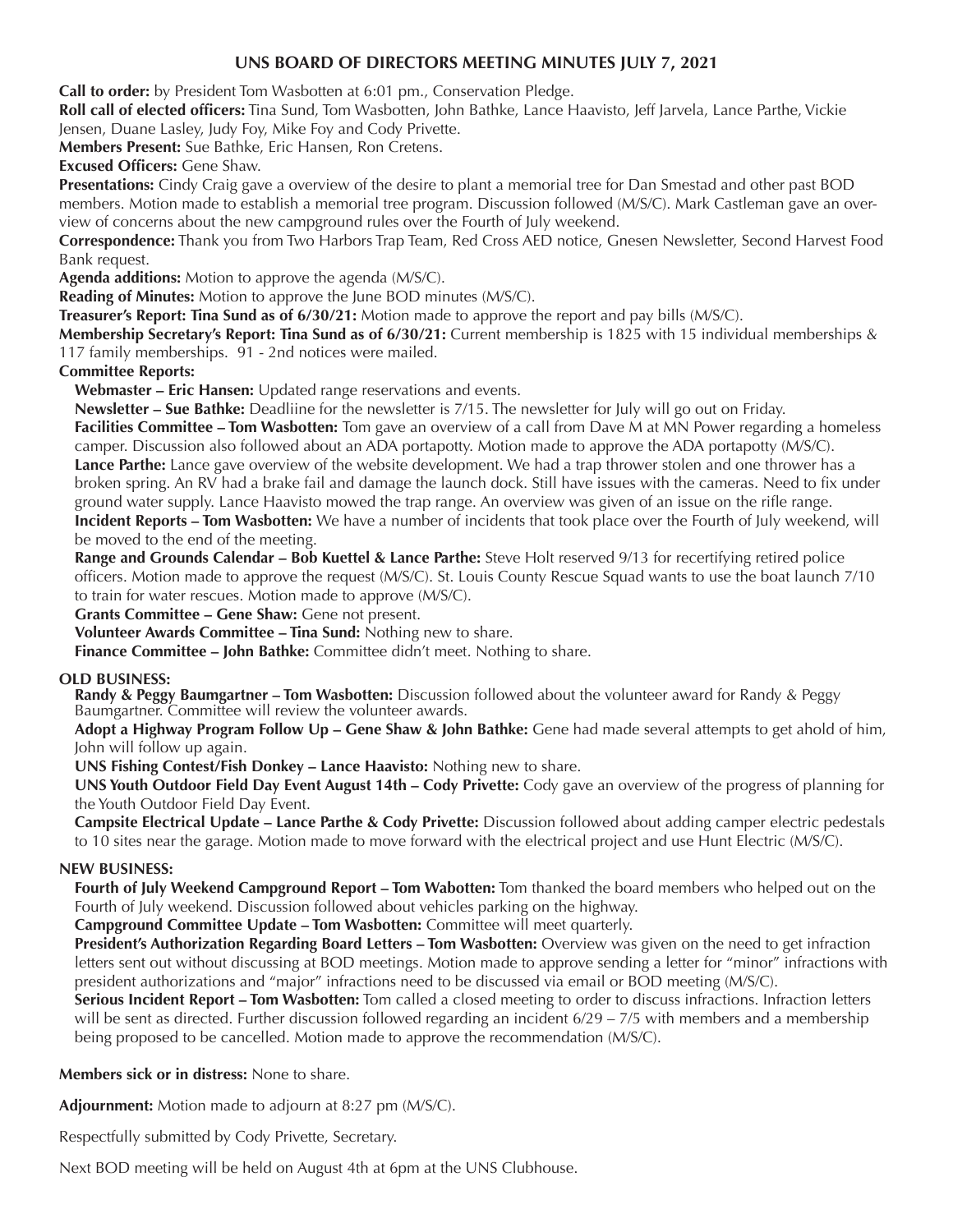# **UNS SHOOTING RANGES**

Since May we have mostly been centered around the fishing and camping UNS has to offer. But the DNR is now announcing the availability of the 2021 Hunting Regulations. One of the things hunters do to get ready for the season is to sight-in their guns. Of course that isn't the only reason for using our ranges. Some come to practice shooting and others for the fun of shooting. We have a big bore or rifle range, we have a trap range, a pistol range, a long gun range, and an archery range.

# **GROUSE**

#### **DNR PLANS TO CLOSE THE HUNTING SEASON IN THE EAST-CENTRAL ZONE FOR 2021 FOR SHARP-TAILED GROUSE:**

Minnesota's sharp-tailed grouse population has declined significantly in the east-central portion of the state, according to spring population counts conducted by the Minnesota Department of Natural Resources and cooperators who help count the birds.

Based on the new population information, the DNR plans to close the hunting season in the east-central zone for 2021 and future years. The DNR also is continuing to work with the Minnesota Sharp-tailed Grouse Society (MSGS) to explore habitat management options.

Sharp-tailed grouse require areas of approximately 1 to 3 square miles of grassland and brushland, so managing their habitats often requires cooperation between multiple land owners. Sharp-tailed grouse habitat changes are driven by brushlands becoming forest, conversion to other land uses, and less fire and other large-scale disturbances on the landscape that historically created and maintained the large open areas of grassland and brushland.

#### **THE COUNTS WERE ALSO DOWN FOR RUFFED GROUSE:**

Minnesota's ruffed grouse spring population counts are down from last year as expected during the declining phase of the species' 10-year cycle — a predictable pattern recorded for 72 years. Although peaks vary from eight to 11 years apart, the most recent peak in the cycle occurred in 2017.

Ruffed grouse populations are surveyed by counting the number of male ruffed grouse heard drumming on established routes throughout the state's forested regions. Drumming is a low sound produced by males as they beat their wings rapidly and in increasing frequency to signal the location of their territory. Drumming displays also attract females that are ready to begin nesting. The spring drumming counts are an important indicator of the ruffed grouse breeding population. The number of birds present during the fall hunting season also depends upon nesting success and chick survival during the spring and summer.

If production of young birds is low during the summer months, hunters may see fewer birds than expected based on counts of drumming males in the spring. Conversely, when production of young is high, hunters may see more birds than anticipated in the fall.

The 2021 statewide survey results for ruffed grouse were 1.3 drums per stop. The most recent peak in 2017 was 2.1 drums per stop. During the low point of the cycles, counts are typically about 0.8 drums per stop. Drum counts were 1.4 drums per stop in the northeast survey region; 1.1 drums per stop in the northwest; 0.8 drums per stop in the central hardwoods; and 0.9 drums per stop in the southeast survey region.

Minnesota's ruffed grouse hunting season opens on Saturday, Sept. 18. More information about ruffed grouse hunting and sampling, the grouse survey report is available on the [DNR grouse hunting page.](https://www.dnr.state.mn.us/hunting/grouse/index.html)



Photo from Brainerd Dispatch